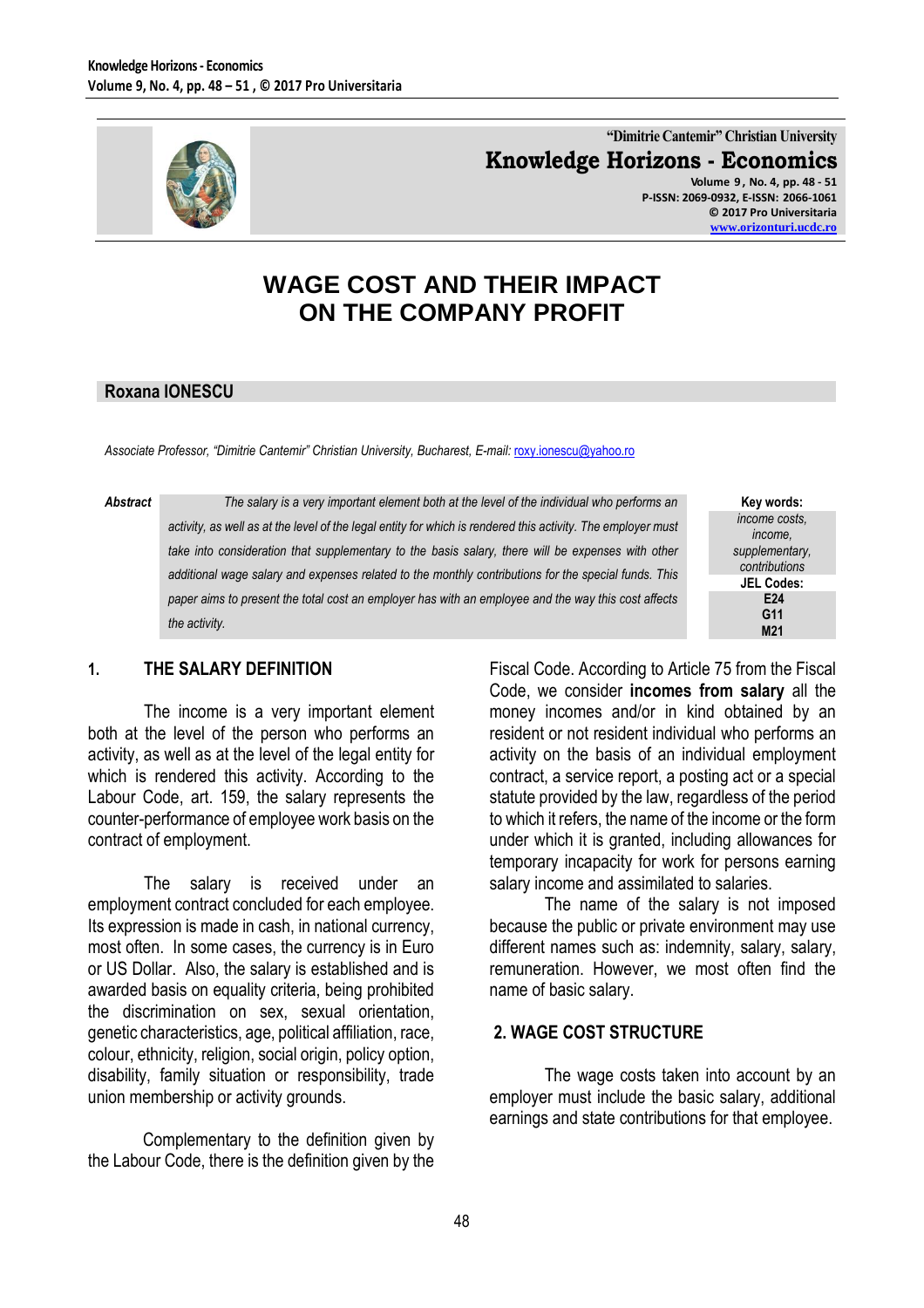

**Figure no.1. Wage cost structure**

**The basic salary** is established further to a negotiation between the two parties – employee and employer. It can be established for a fixed or indefinite period, by hour, day or month. The state regulates the salary by imposing a minimum wage per year on the economy. In 2017, it was established by the Government Decision no. 1/2017 for the establishment of the minimum basic gross salary in the country guaranteed in payment, at the level of 1450 lei, starting February 1 for a full working hours of 166 hours, on average, per month, representing 8,735 lei / hour.

Regarding Eurostat statistics, in the last years there has been a relatively low wage growth trend in most European countries, and many employee representation groups have argued that purchasing power and living standards have generally declined. Some politicians, employee representatives, political pressure groups and commentators promote the idea of a "minimum European wage" or minimum wage setting at national level in all EU Member States (Eurostat Statistics, 2016). In Romania, the minimum wage has been steadily rising over the past 10 years. This increase can be seen in the following figure:



Figure no.1.

The evolution of minimum salary and average salary in 2008-2017

In 2008, the minimum salary for the economy was 540 lei, reaching 1450 lei on 1 February 2014. A significant change in its level occurred on May 1, 2016, when it grew by 16%, from 1050 lei to 1250 lei . It has been estimated that this increase will have an effect on the economy and the diminution of the "black" activities. In order to raise living standards and reduce the social gap, the government has significantly modified its salary on 1 February 2017.

Also, there are additional salary incomes established under the individual employment contract, which can be received by employees and are considered salary income. These include: bonuses, bonuses, commissions, overtime.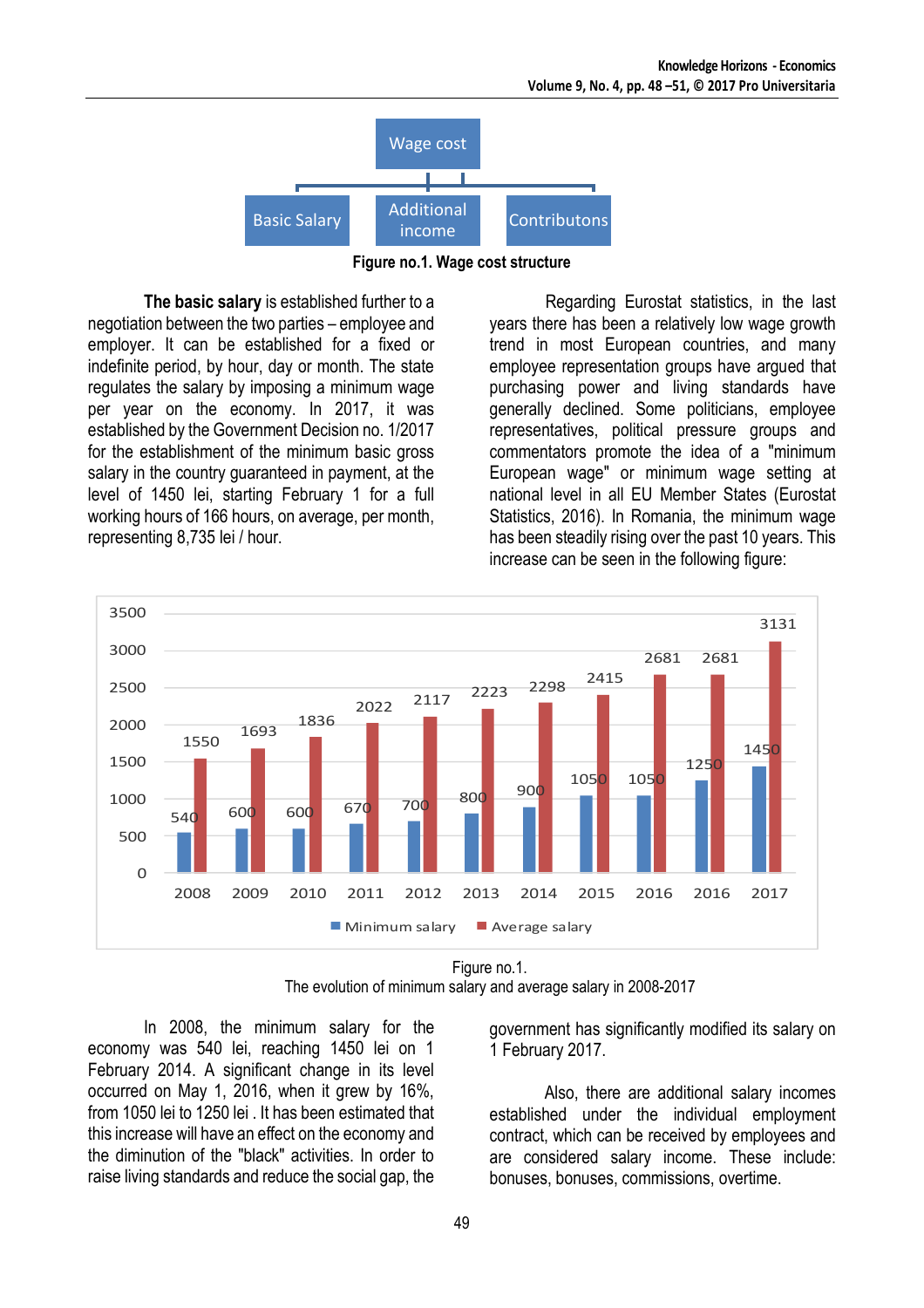The **additional earnings** that a monthly or periodic employee may receive are:

**bonuses** (seniority, fidelity, risk, merit, management) are additional earnings for the employee that are determined in relation to the basic salary, without a mandatory or a granting order provided by law. Percentage is set, and the percentage range varies between 5-25%;

• **awards** are the rewards granted to employees who have or have been directly involved in obtaining outstanding results in the work of the employing entity.

The first may also be granted on holiday or legal holidays;

• **commissions** are additional salary incomes calculated as a percentage of an employee's monthly sales volume;

• **overtime working** supposes earnings for the work done by an employee outside the normal weekly working time. If overtime does not compensate for free time, they are paid in the next month with a minimum of 75% of the basic salary.

**Contributions** due by the employer on a monthly basis are related to the employee's total earnings, i.e. gross salary. The contributions for normal working conditions paid by the employer are:

Social Security Contribution (CAS) -10.5% ;

- Health Contribution (CASS) 5.2% ;
- Contribution to Unemployment 0.5% ;

 Contribution to holidays and Social Insurance Benefits (FNUASS) - 0,85%;

 Insurance Contribution for Occupational Injuries and Occupational Diseases - 0,15% ;

 Contribution to the Guarantee Fund for the Payment of Salary Claims - 0,25%.

# **3. CASE STUDY ON THE WAGE COSTS OF AN EMPLOYER**

For an employer is essential to estimate correctly the wage costs, especially when he is at the beginning. The employer must take into consideration that additional to the base salary, there will be expenses with other additional wage salary and expenses related to the monthly contributions for the special funds.

Wages are debts that are recognized in the financial statements and when assessing the outcome of a company, they generate a decrease in future economic benefits. Salary expenses are fixed and are recorded monthly. Regardless of the size of the income, which may fluctuate from one month to the next, wage costs are fixed.

In the following table, we presented a calculation of wage costs for both the minimum wage and the average wage economy.

Thus, if an employer has an employee who gives the minimum salary of 1450 lei, he must also take into account the amount of the contributions due to the special budgets of 333 lei. The total wage bill that the employer has to bear is 1783 lei, 23% more than the salary due, not paying additional salary income.

If an employer has an employee who gives the minimum salary of 3131 lei, he must also take into account the amount of the contributions due to the special budgets of 714 lei. The total wage bill that the employer has to bear is 3845 lei, 23% more than the salary due, not paying additional salary income.

| Minim salary 1450 lei        |                              |       |     | Medium/average salary 3131 lei |       |     |
|------------------------------|------------------------------|-------|-----|--------------------------------|-------|-----|
| ω<br>Φ                       |                              | Share |     |                                | Share |     |
| $\overline{\mathbf{o}}$<br>ய | Contributions                | (%)   | ∟ei | Contributions                  | (9/0) | Lei |
|                              | Social Security Contribution |       |     | Contribution to social         |       |     |
|                              | CAS)                         | 10.5  |     | (CAS)<br>security              | 10,5  | 329 |

# **Table no. 1. Determination of wage costs**